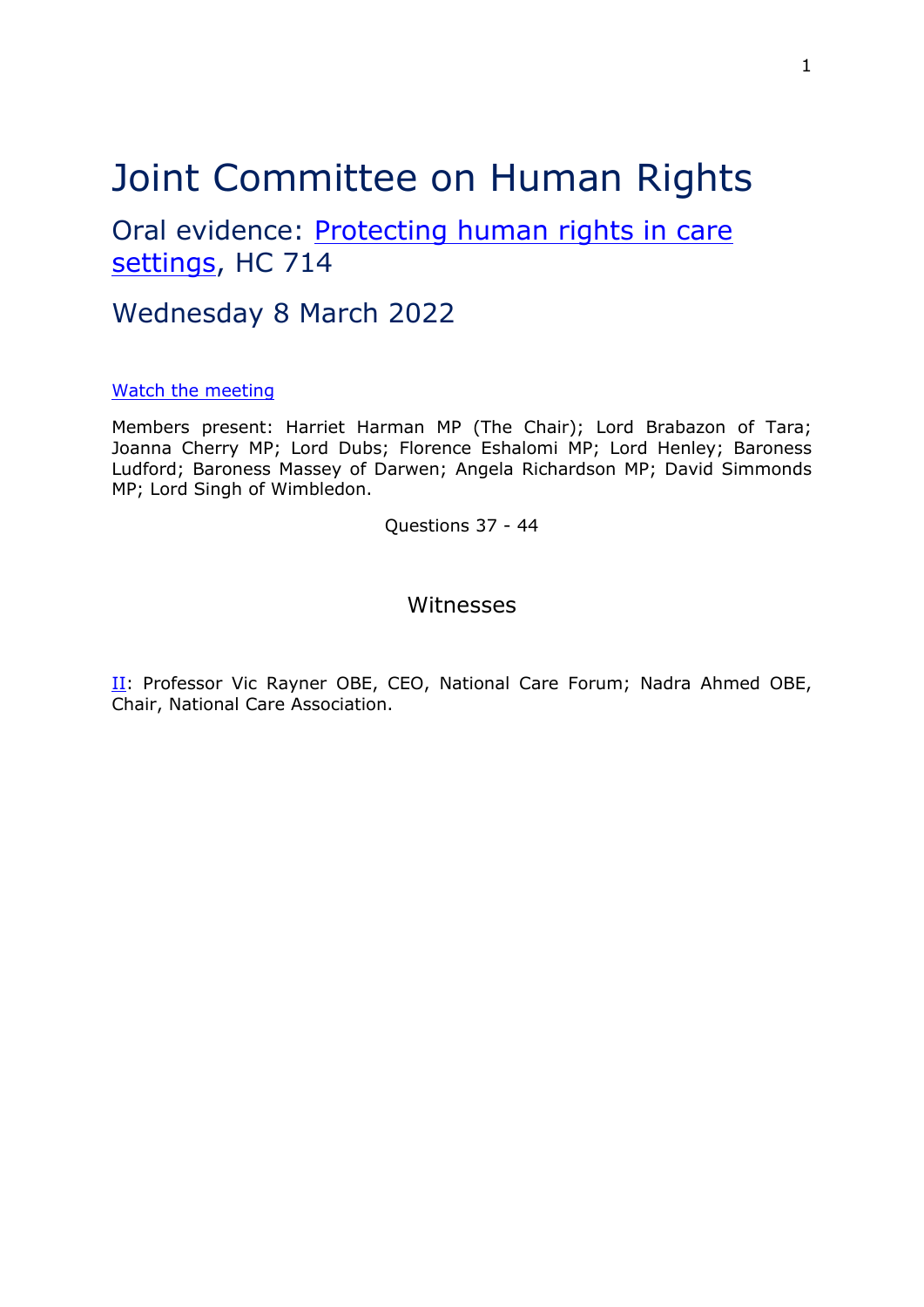## Examination of witnesses

Professor Vic Rayner and Nadra Ahmed.

Q37 **The Chair:** We will now hear from our second panel, who are representatives of care providers in the private and not-for-profit sectors. We have with us Vic Rayner, who is the CEO of the National Care Forum, which represents not-for-profit organisations in the care and support sector. Vic is also chair of the Government's strategic advisory forum on the social care workforce, and co-chair of the national social care advisory group on social care and technology. Welcome, Vic, and thank you for coming today.

We also have with us Nadra Ahmed, who is chair of the National Care Association. She has developed and run services since 1981, she was the registered manager of two private care homes for older people, she is chair of an organisation that represents small and medium-sized care providers and affiliated local associations, and she has generally been involved in the field of social care for 35 years. Thank you both for joining us.

The first question relates back to something that Wayne mentioned in relation to the balance of rights. We have heard concerns about care users' right to life under Article 2 of the European Convention on Human Rights being potentially violated. This is a particular problem in relation to the use of do not attempt resuscitation notices. What steps can be taken by care providers to meet their positive human rights obligations in relation to Article 2?

*Nadra Ahmed:* Thank you for inviting us. When this came to our attention, in the chaotic period when the primary care services had actually closed down, I would say that it was a complete shock on the part of providers that we would be facing something that actually took no consideration of those rights. When we admit people into our services, there is an assessment. When we talk to families, it is one of the most difficult questions to ask, but we do ask families about what people might want and we have that on record.

We then had really worrying information coming through to us that the primary care services were saying that these should all be do not resuscitate notices because of the situation we were in. It would be fair to say that the vast majority of providers came together and pushed back on that and upheld the rights of people as much as they could; we are there to support people to the best of our ability to live the life that they can live. It is also fair to say that we were being asked to confirm death, which our staff are not qualified to do. Primary care services were not coming in, so it was quite a challenge for us to ring someone up and say to them, "We think the person has passed away, but we can't confirm that because that's not in our remit". The pushback from the provider sector was that we did not want that to happen.

**Chair:** A pushback against whom?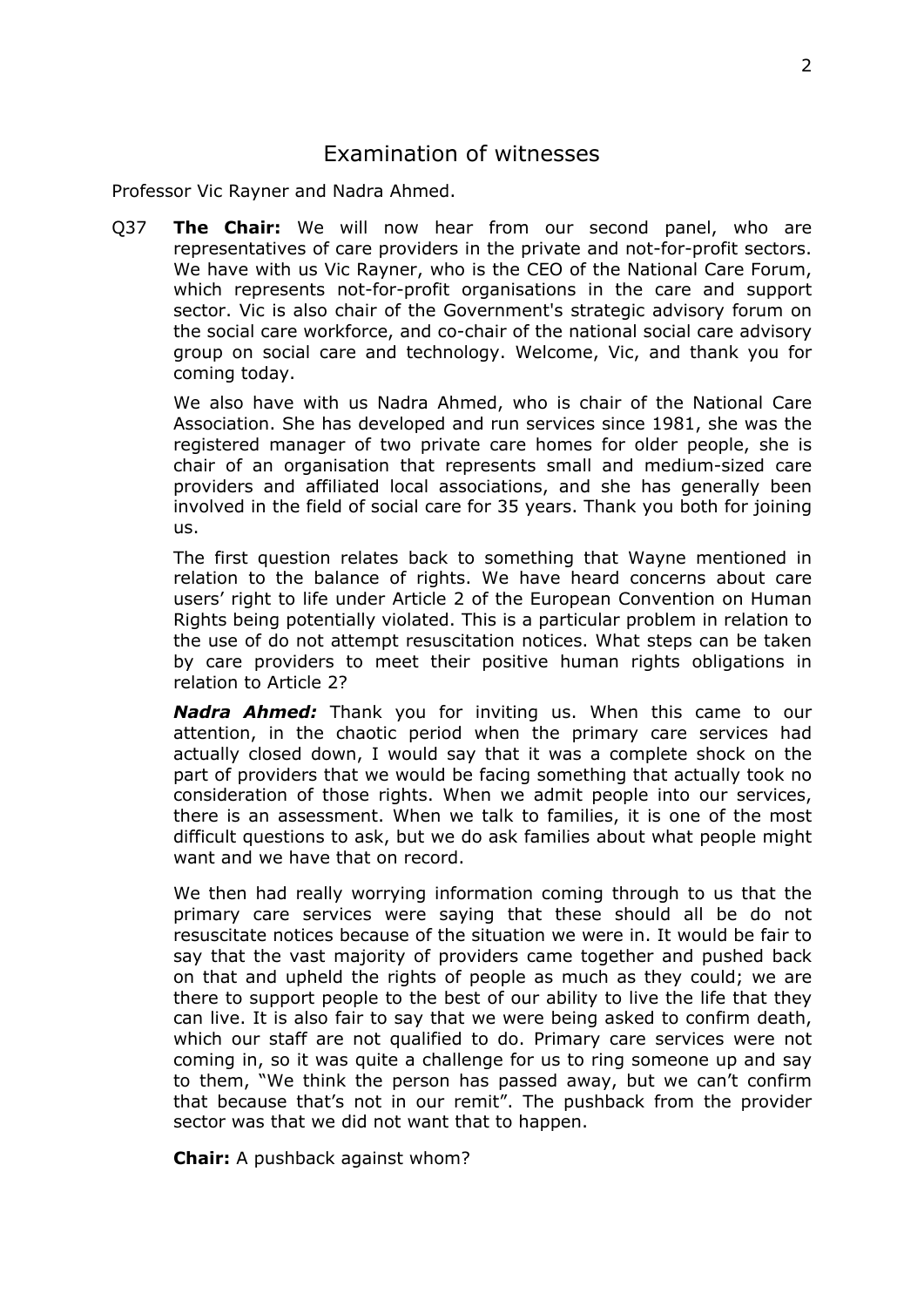*Nadra Ahmed:* Against the primary care services who were asking us to do it.

**Chair:** The primary care services?

#### **Nadra Ahmed:** Yes.

**Chair:** Okay, thank you.

*Professor Vic Rayner:* We were working with members, providers, who were receiving letters from local GP practices and others applying DNACPR across all residents in the home. Immediately when we got those, they were taken to the Department of Health and Social Care and to the CQC, and the CQC, the Care Provider Alliance and others issued a joint statement making it absolutely clear that that was not acceptable. It is one of a whole series of advocacy activities that providers were involved in that were very clearly not only about the right to life but about the right to healthcare, and about the right to sustain people's access to the type of community health services which the whole population should be able to access, which, pre pandemic, were often a struggle and which, post pandemic, continue to be a struggle for people in care homes to access. A big part of all care providers' roles is making sure that people continue to be able to access mental health services, primary care and community health services. That was something that we were very strongly trying to do.

It was very clear at the beginning of the pandemic that the focus on Covid was on a set of symptoms and a set of ways in which Covid manifested itself, which bore no relation to how it manifested itself in older people in particular. Because all the focus was on a set of specific symptoms, older people were not getting the right access and focus on their healthcare when they needed it. Providers were, again, able to work with organisations like the British Geriatrics Society to enable evidence to be put together. The NCF did some work with Leeds University, bringing in research and academics to show exactly the kind of symptoms that older people experienced with Covid, and therefore making sure that the right level of attention and urgency was placed on meeting those needs.

**The Chair:** One of the things about human rights is that they are supposed to be about the individual's rights, so it is quite hard to think of anything that flies more in the face of human rights than a blanket policy of do not resuscitate. Although this was changed, thanks to the pushback and the complaints that were raised, it does tell us something about the extent to which human rights are understood or embodied in those primary care services. Were you caught up short there and did you think, "Is that the state of belief in human rights that's going on here?"

*Nadra Ahmed:* Absolutely. We felt quite strongly that the rights of the people we care for were being completely compromised here. There was no rhyme nor reason for this blanket statement, and the pushback was on that. We are very clear about our role as care providers, which, as Vic has said, is about providing the very best we can for them. There was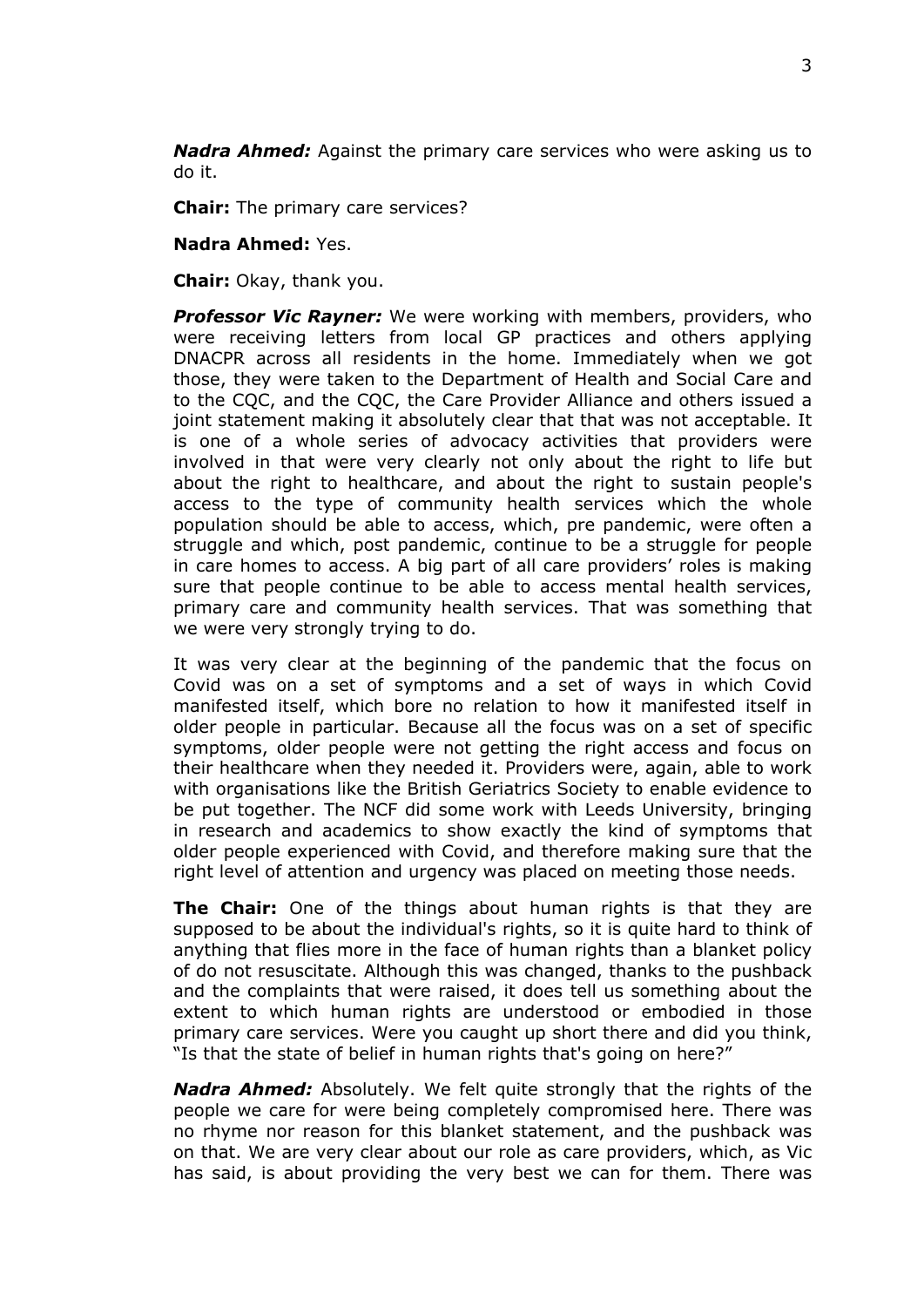also an issue with access to a number of care services; we were told not to send people into hospital because there was nothing they could do the hospitals were overwhelmed.

Providers really struggled with this, because our staff were being asked to deal with conditions that they were not trained to deal with in many ways. The thought was that you would have somebody with symptoms that were Covid-like, but actually they could be something else. The registered managers, in consultation with all their senior staff, were saying, "This person needs to go into hospital", and in normal circumstances that is what you would do. Then they were told, "Actually there's nothing we can do. You need to look after them in your own services". We felt that our residents were being denied the right to be treated in a hospital setting and to get the best that they could.

**The Chair:** Basically, because they were in a care home, their human rights were less respected than if they had not been.

*Nadra Ahmed:* We felt that, because there was an overwhelming situation in the nation, and we were told that the hospitals were overwhelmed, they were not a priority.

**Professor Vic Rayner:** It was not just about being in a care setting; it was about being in a particular age bracket, or having a learning disability or a physical disability. There were lots of challenges both in working age settings and in older people settings in relation to people's ability to access hospital services and some community services.

**The Chair:** Thank you very much.

Q38 **Lord Singh of Wimbledon:** Good afternoon. I am a Cross-Bench Member of the House of Lords. The European Convention on Human Rights Act states in Article 3 that, "No one shall be subjected to torture or to inhuman or degrading treatment or punishment". How do care providers meet their obligations in relation to this article, and assure that all care users have access to adequate food, fluids, medication and adequate care? Importantly, how is this monitored?

*Professor Vic Rayner:* The starting point is that care is a very highly regulated sector, so all the actions and activities of care providers are subject to scrutiny of the Care Quality Commission. How do organisations do this when someone gets into a care setting? Everybody who is living in a care setting will have a care plan, which will contain details of their individual care requirements and needs.

I listened to the interesting conversation with the first panel about data. There is a real opportunity on data at the moment, but, for every person with a care plan, on any given day somewhere between 200 to 300 data points are entered about their care requirements—about the food they are eating, the interactions they are having, the things they are expressing. A huge amount of data is collected on people's care plans. The challenge at the moment is that a lot of it is then locked away in a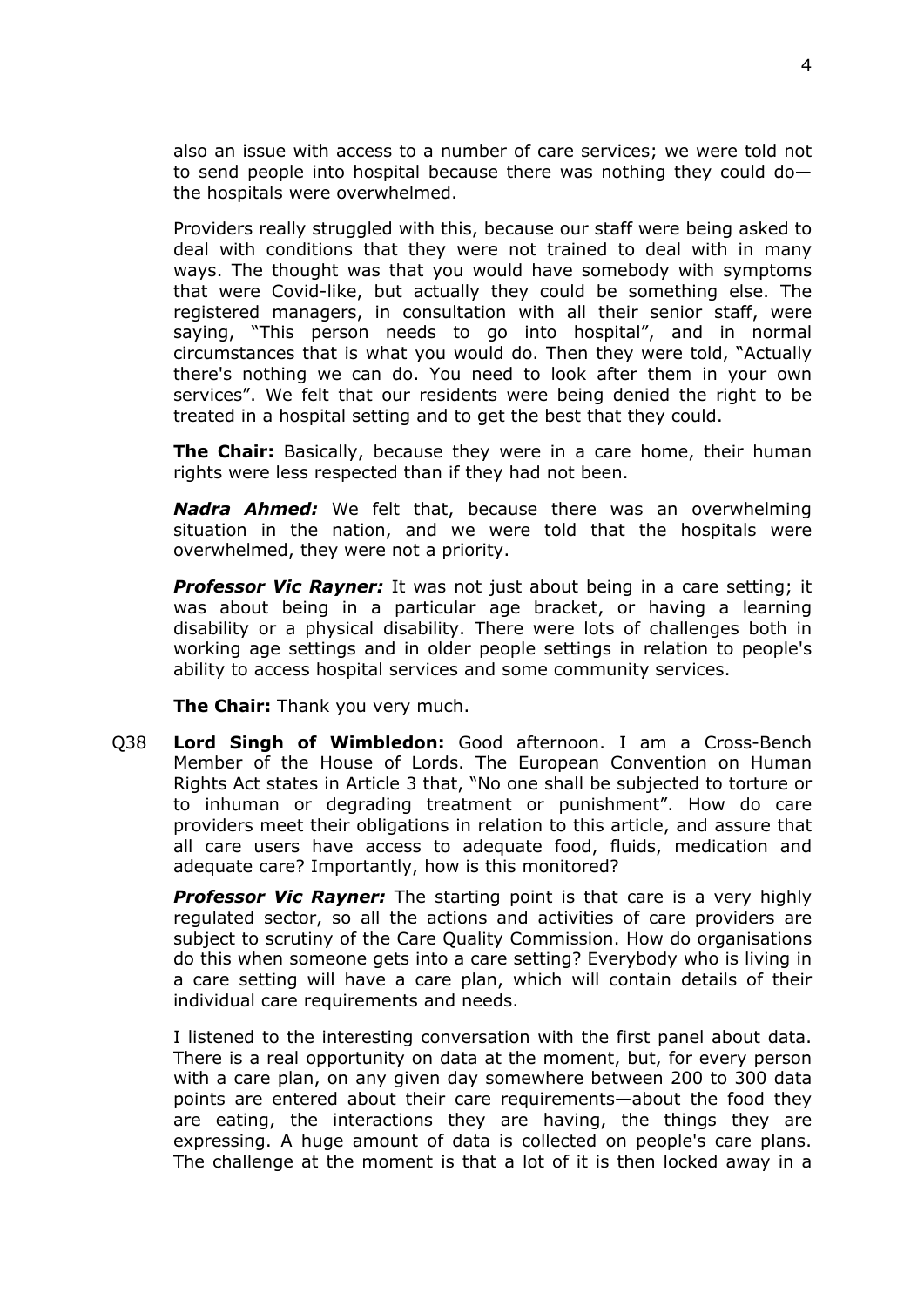filing cabinet, and we do not access and utilise it in a way that would enable us to develop greater care more broadly across the country.

There is a real moment now where there is a Government ambition for everybody in care settings to have electronic care plans, which will enable a whole series of better data points and data collection, which will allow everybody to have greater scrutiny of that. In answer to some of the earlier questions, I am happy to explore what that might mean in practice. There is also work going on on a national minimum dataset for social care, which could pick up very clearly some of the areas that people are concerned about.

The primary focus on care provision is about ensuring that people get those personalised care plans and get the care and attention they need that the data is being collected, assessed and reviewed through the Care Quality Commission. Electronic care planning will also give relatives the opportunity to have access to a relative's gateway into care plan to enable them to identify what kind of nutrition and hydration levels their relatives are receiving, so there are some opportunities there.

**Lord Singh of Wimbledon:** I was going to ask you about access for relatives, but you already answered it. Nadra, would you like to make any further comments?

*Nadra Ahmed:* I would just reinforce the fact that I am seeing much more. We represent small to medium sized providers. They are about 80% of the sector, so investment in telehealth and all that is slowly coming up for them as well. As I have gone around the country, I have been impressed to see people inputting information into iPads as they go around, and that goes into a central area. An enormous amount of information is being put in.

The original care plan, the assessment of care, that we receive is often not as thorough as we would want it to be, so it is built on with family interaction. We get to know the likes and dislikes of people. Nutrition is really important; if somebody does not like a particular food, providers are there to support them with other things. My father is in a care setting at the moment, and I know how hard that service is trying to make sure that they can get him eating and drinking again.

Diabetes and all other conditions are then monitored, and this is ongoing. I am always very impressed with nutrition in the services that I visit, because water and juices are available on tables, there are regular times for teas and coffees, and all those kinds of things. We have a really good package there, and the vast majority of provision makes sure that it is keeping people well, which is in our interest.

**Lord Singh of Wimbledon:** Thank you for that very full reply.

Q39 **Angela Richardson:** Good afternoon panel. I am the Conservative Member of Parliament for Guildford. I want to move on to the right of liberty and security, which is ensured by Article 5 of the European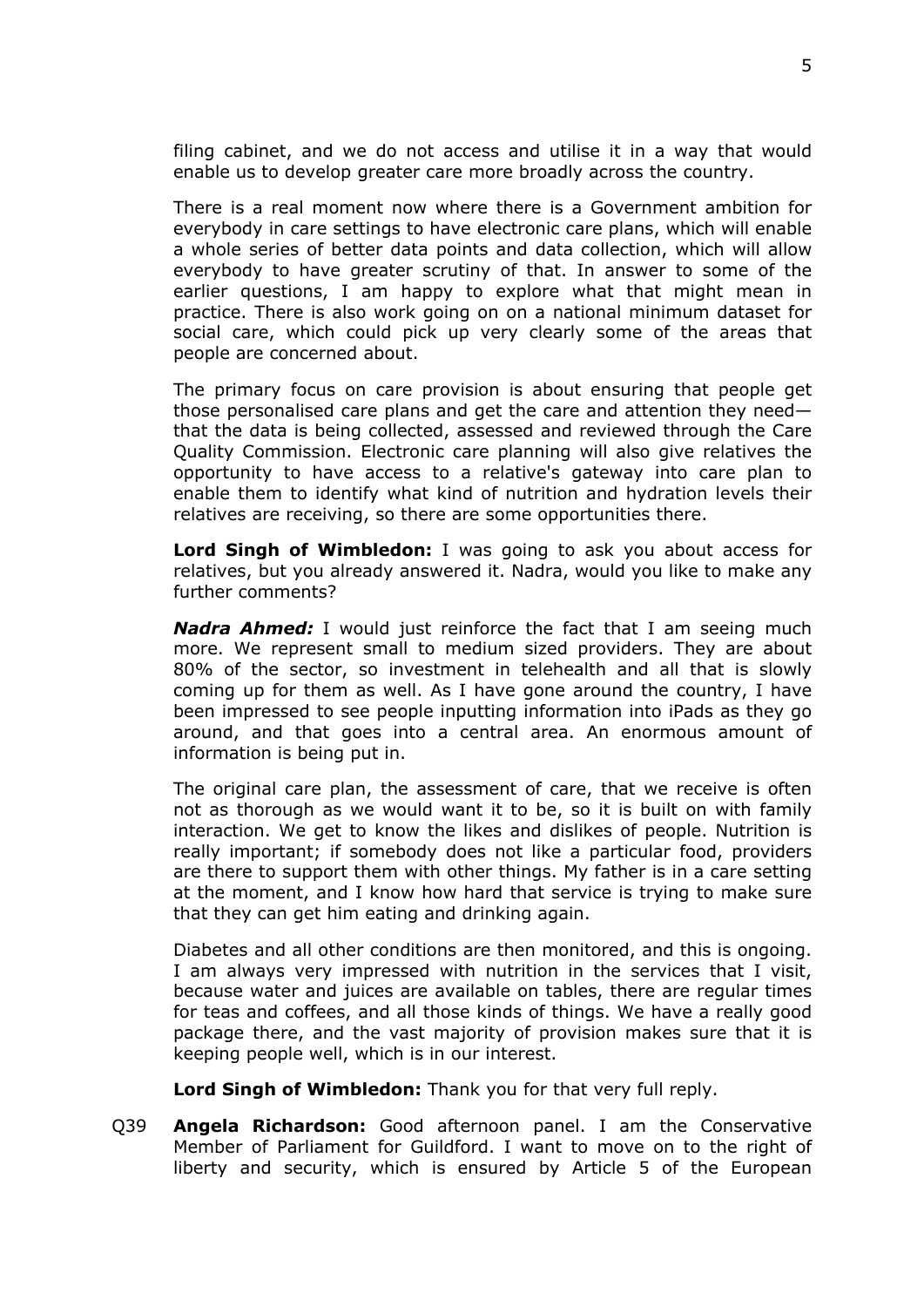Convention on Human Rights. In evidence sessions held so far, we have heard multiple concerns about delays and problems in the application of deprivation of liberty safeguards, or DoLS, which are used for people who lack capacity to make health care decisions. Do you believe that our providers also perceive this as a widespread problem for care users and, in your view, what have providers done to address this issue?

*Nadra Ahmed:* I am sure Vic will come in on this. It is one of the things that has been an enormous challenge through this last period. There is a huge delay from the time you make the application to when you get some responses. That period of time is often critical, and providers will be thinking about what they can do in the best interest of the person until a response is received. We have to do something about this. We have to get this right, because depriving somebody of something that we feel might hamper their mental or physical health is really difficult. Trying to get the best advice that we can through the model that is there, which I am aware is being reviewed, just feels really frustrating.

The registered managers I speak to find it extremely challenging to have to repeatedly chase, because they might make a recommendation to get somebody to come in and look at this, that recommendation is not followed up, and the time can be critical. That is all I would say. It is so time critical that it can have a detrimental effect, which is not right for a person in a care setting.

*Professor Vic Rayner:* I agree with Nadra that the delays are very distressing for everybody in the system. It is about the whole system and recognising the breakdowns in it.

Thinking about the liberty protection safeguard system that is coming, clearly there is a further delay in its implementation. We have not seen what the Code of Practice and the guidance will look like, which will be critical. The biggest thing we have to focus on is how we resource, support and train the whole system, so that we do not find ourselves replacing one delayed and flawed system with another that does not pick up on people's needs.

Particularly for people who are older and moving into care settings, we know that the length of time they will stay in that setting is limited to maybe 18 months or two years. With a delay of a year or more to decide something so critical we are just letting everybody down in that system. We need to think really clearly about implementation when the time comes. We need to make sure that we have clear guidance on the independence of the advocacy and who plays which role. Whatever role we are all playing, we need to ensure that we have clear training and support, and that people who need it have that additional element of protection, but that those who do not can maintain their liberty and engagement in the wider community.

Q40 **Joanna Cherry:** I want to ask about the right to private and family life, particularly in connection to visiting restrictions. But before I do that, I want to follow up with you, Vic, on what you were saying about data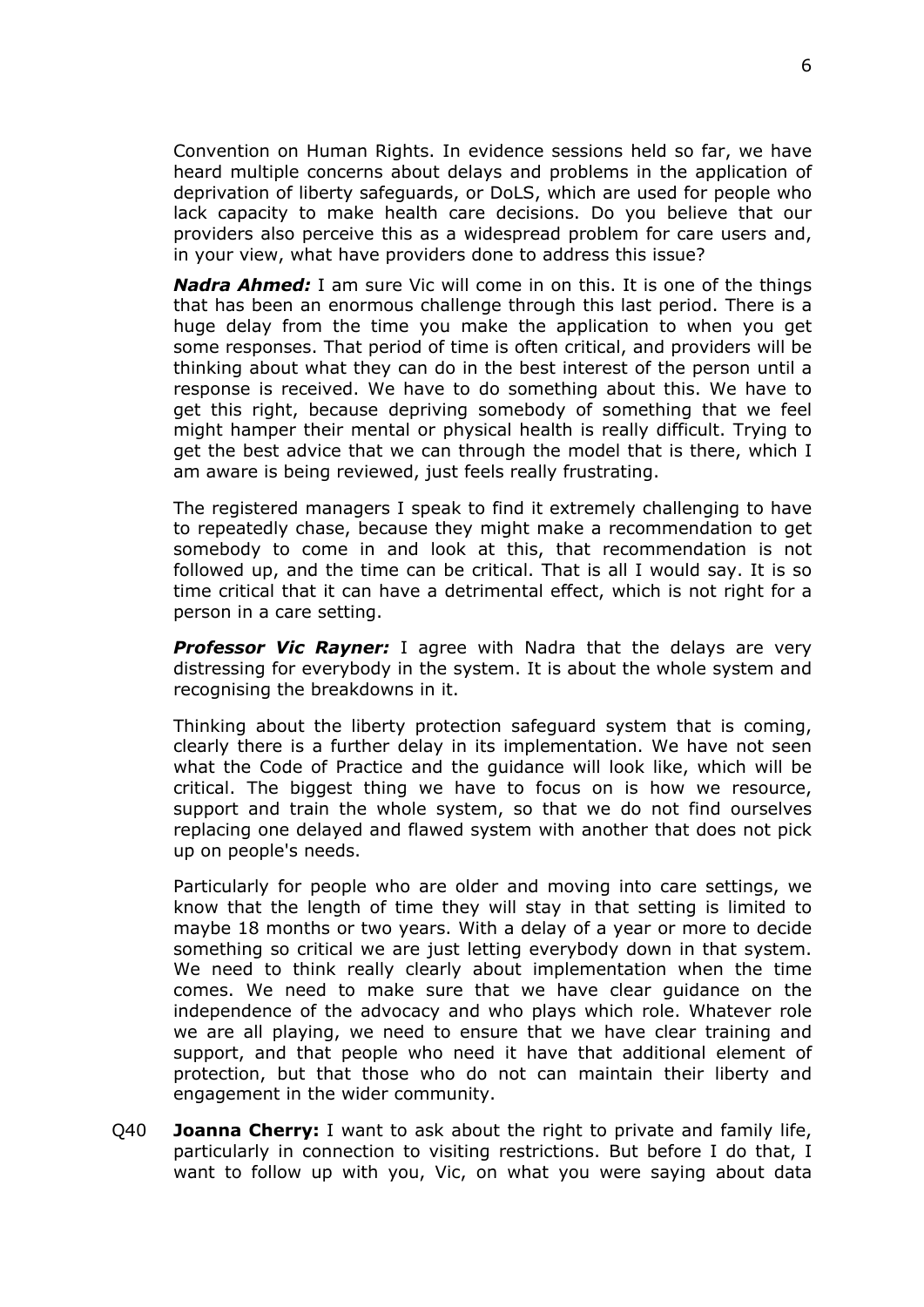collection, which was really interesting. You mentioned the Government's ambition for electronic care plans, and national minimum datasets. Could you clarify what that means?

*Professor Vic Rayner:* There is work going on at the moment to determine what the minimum data collected from all care settings should include. Part of that is tied up with the Health and Care Bill, which has a new duty that enables central government to collect data directly from providers. There is some very active work going on to identify what will be included in that. There is a measure in there of the burden to providers—what will actually happen with the data and whether somebody will do something meaningful with it that changes practice and behaviour.

That work is happening and, as with all this work, there has to be much greater recognition of co-producing and the bits of data that will be useful. In my mind, it should be useful to everybody who has some ownership of this process. That should include some value to families, to people who are thinking about care and support services in the future, and to providers and commissioners to enhance care.

We may come on to talk about workforce, skills and competence, but one thing that we do not have right yet in care as a sector is the level of data use and data analysis that we need in order to make sure that, when we are collecting points of data and information, we are absolutely maximising the opportunity to use it to improve. Bodies like the CQC are utilising data much more effectively, but for data to really work it has to be circular and be fed back to everybody in the system.

**Joanna Cherry:** That is really helpful. In connection with visiting restrictions, to what extent do you feel that care providers have met their obligations to provide for the right to private and family life under Article 8 of the European Convention on Human Rights? Has the government guidance throughout the pandemic been sufficient to address concerns about visits, and has it struck the right balance between protection of the health of residents and respect for residents' right to family and private life?

*Professor Vic Rayner:* We have spent huge amounts of time working with family groups, and with people who represent people who are using care and support services, through our membership and through our work with the care provider Allianz. Visiting is a critical element of people's life. We know that connection with family, with friends, with loved ones is hugely important. There has been lots of very important testimony on the experiences of families.

I want to say a bit about what providers have been engaged in doing to support visiting. It is important to note that there has been a very strong push from the provider sector to enable as much visiting as possible as early as possible, and organisations that we have been working were working back in June 2020 to actively push for greater visiting. We developed visiting protocols, we identified safe ways of visiting, and we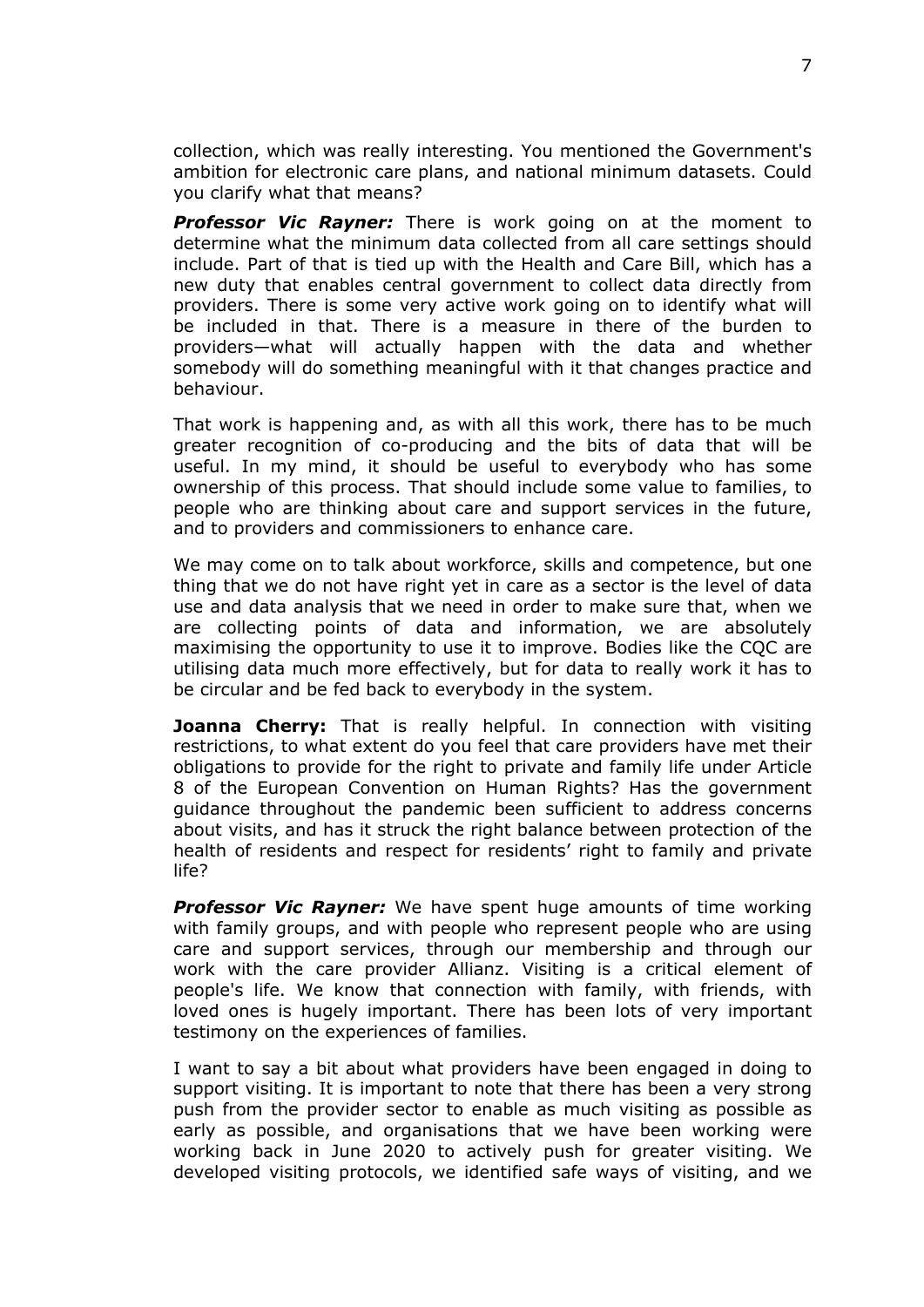worked with the Government to support them on the development of the guidance that came out in July that year.

Later on, in November, we spent more time on it, and the NCF brought together a coalition of over 100 organisations, which wrote to the Government demanding visiting access and access to greater testing regimes. In February 2021, it worked again with relatives' organisations to implement the essential caregivers' role, and it looks across the country and the world, working with Canada and other countries to see how they have done that. There is a very strong understanding in the care provider sector of the importance of visiting. You asked about government guidance. That has been hugely challenging, and each time the Government have put forward guidance, we have pushed for that to be much more open and to enable much more visiting.

The difficulty in the pandemic—I hope the committee will be able to recommend on this—was the level of evidence about the things that are important to people in the context of connection. The way loneliness and isolation might impact on people's mental health was strongly out of balance with the level of information that grew about the risks associated with Covid and passing on infections. That meant that the balance of risk was all about the risks of Covid to people's health, and there was no counterbalance, or nothing that the Government were able to hear, in relation to isolation and loneliness.

We have to get so much better at being clearer. Care providers were strongly saying that we could see what was happening. I worked with a provider who was developing medical frailty index tools and using them to show public health officials the impact on people's health, and the breakdown in their mental health, as a result of being kept away from family members and being refused access to visitors. There was a lot of pressure in the system on this, and decisions were being made that were counter to providers' individual risk assessments of what was right for people.

**Joanna Cherry:** That is really interesting, but it does not quite fit with what we have heard time and time again in this committee and in other committees. We heard it raised in Parliament today, and I believe there were families present at a briefing today in Parliament about the difficulty getting to see their loved ones. When you say that you were working with care providers, does that mean individual care homes?

*Professor Vic Rayner:* Yes. We are a membership body, so we work with individual care homes, but we were also working with people like Rights for Residents and the Relatives & Residents Association to produce sets of materials to enable people to look at the rights and responsibilities on visiting.

**Joanna Cherry:** Why do you think that has not cut through? The evidence we have heard, it seems to me, is that it has been one of the tragedies of the pandemic that old people—and, indeed, younger people with learning disabilities, mental health disabilities or autism et cetera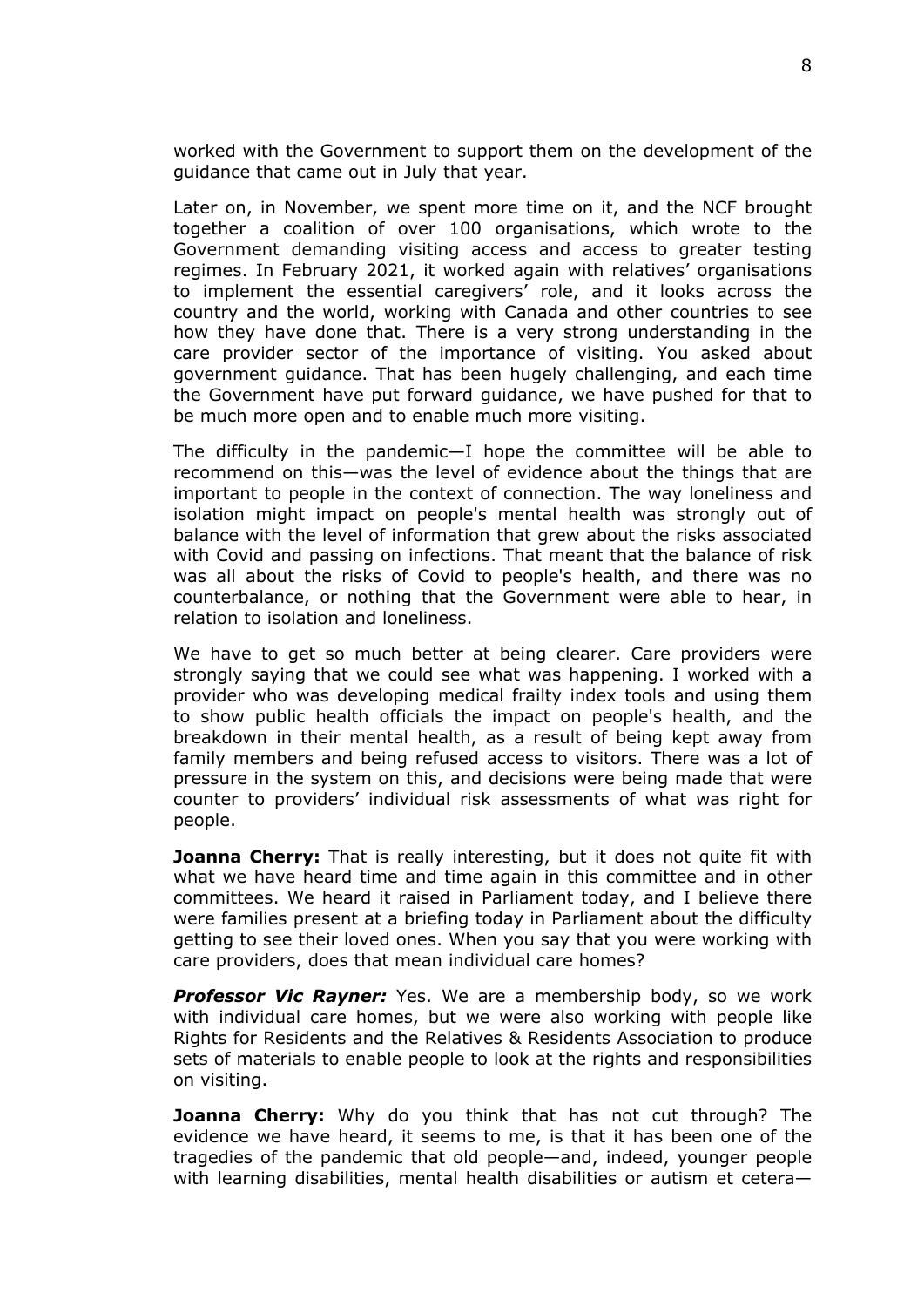have been cut off from their families and their loved ones in the most appalling way. Although nobody talks about partygate now because of the Ukraine war, we, as Members of Parliament, have seen a lot of anger from our constituents describing being unable to be at the bedside of a very loved parent dying. Many of us find it almost impossible to comprehend the suffering there must have been in that situation, but it has been widespread across the United Kingdom.

What has gone wrong here? Is it the government guidance? This committee has suggested time and time again that we need to put it on a legislative basis. You will have heard one of our witnesses on the previous panel saying that because there was human rights compliance in the Coronavirus Act in relation to easements, everybody in the sector was desperately looking for training on how they could be human rights compliant. Does that not illustrate how important it is to put guidance about care home visiting on a statutory footing? If there was a proper balance between the right to life and the protection of public health— Article 8 and autonomy issues—I do not mean to criticise the providers, but they would need to pay more than lip service to Article 8; they would have to get some pretty serious training on how to get the balance right.

*Professor Vic Rayner:* I am sure Nadra will want to come in. I do not think that providers were paying lip service to that. I understand that you have heard some very important testimony on that, as have we; we have been working with families to try to change that. But why did that perspective not cut through? There were more opportunities for visiting, because providers were working closely with organisations to try to enable that to happen, but there were lots of other things going on, and guidance was absolutely one of the things that were restricting the number of people who could come in, the times when people could come in, the ways in which people could enable visiting. All those things were happening. Public health decisions made nationally or locally looked at the balance of risk as infection spread rather than understanding that there was a risk to people's well-being and care as a result of that. There were very clearly counter-forces at play.

The essential caregiver role has come through as a very important element, and I share the frustrations of organisations that are saying that people are still not able to get that role. Where we can, we are doing lots of work with individual providers to reinforce that, but the message is very strong from all of us as care provider organisations that that is the position, that is what people should be doing. They should be identifying and helping people to have essential caregivers roles. They should be allowed to come in. Even though the guidance quite clearly states that they should come in during an outbreak, we are still hearing from public health teams they are preventing that happening.

Q41 **The Chair:** Can I interrupt at this point to raise the issue of the language? It seems to me that talking about enabling visiting is a problem, because that implies that the default position is no visiting and that you somehow have to enable visiting as an optional extra; that the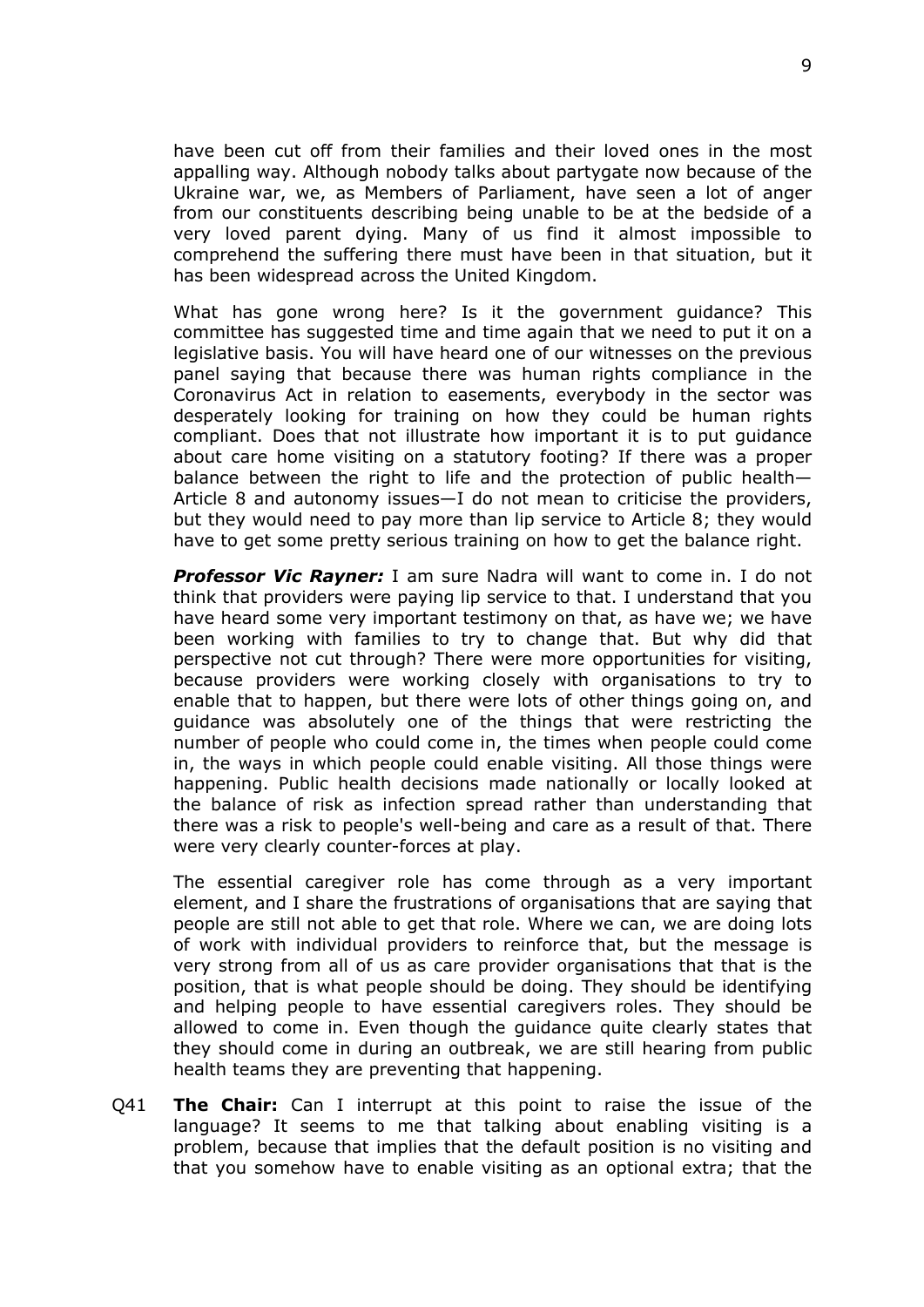active thing is to enable a visit. Under Article 8, on the right to family life, surely the default position should be that visits are allowed, and the active thing is stopping them. Enabling a visit sounds like you are doing everybody a favour and that you are somehow enabling things. Should we not turn it right around and have visiting as the default position? The question is whether you are going to obstruct it or not and whether you have the justification to obstruct it.

*Professor Vic Rayner:* I suspect that is a symptom of Covid language, in the sense that there were no restrictions on visiting prior to Covid. If you went into homes prior to Covid, they were community hubs. They were places people came to, and, for those who are digitally enabled, visitors gave biometric thumbprints to allow them to come in and out whenever they wanted, whatever time of day or night. That access was absolutely the default position. Apologies if it is a poor use of language, but it is reflective of two years of trying to fight for visitors to come in.

**The Chair:** Everybody talks in those terms, but it just illustrates how much in the wrong place we are on this at the moment.

**Joanna Cherry:** Your evidence is quite important—we will come to Nadra in a minute—because, for parliamentarians like me, our constituents' anger has been directed at individual care homes, when actually our dissatisfaction should be directed against the government guidance and some of the public health decisions. We need to learn from this that public health needs to have a correct balance between preventing people from catching Covid—or whatever the next pandemic is, God forbid—and protecting people's mental health and their human rights.

**The Chair:** We have heard evidence about primary care issuing its own local guidance to care providers to say, "No visits here", which has run counter to the Government saying that you should open up to more visits.

*Nadra Ahmed:* It has been an enormous challenge. The guidance consistently puts the responsibility on the provider: that we have to risk assess, we have to ensure. Providers were then faced with the dilemma of high infection rates, a shortage of staff and all sorts of other things going on. Insurance was an enormous issue. We just could not get insurance. The NHS's insurance was underwritten straightaway, but for care home providers it doubled—indeed, trebled in some cases—and then Covid was not included. If people were coming in, they had to make sure that they could do that. There was also a limit to the number of people who could come through the doors for visiting. Therefore, if you have a 30 to 40 bedded home and you have families wanting to come in in a week, you may not be able to do that every day, and that was a challenge. That is where the essential caregivers bit was so critical, because families with spouses or somebody who was a daily visitor could come in, and it was really important to do that.

I have lived through this recently. My father went from being in isolation for two weeks for Covid into a care service for two weeks of isolation.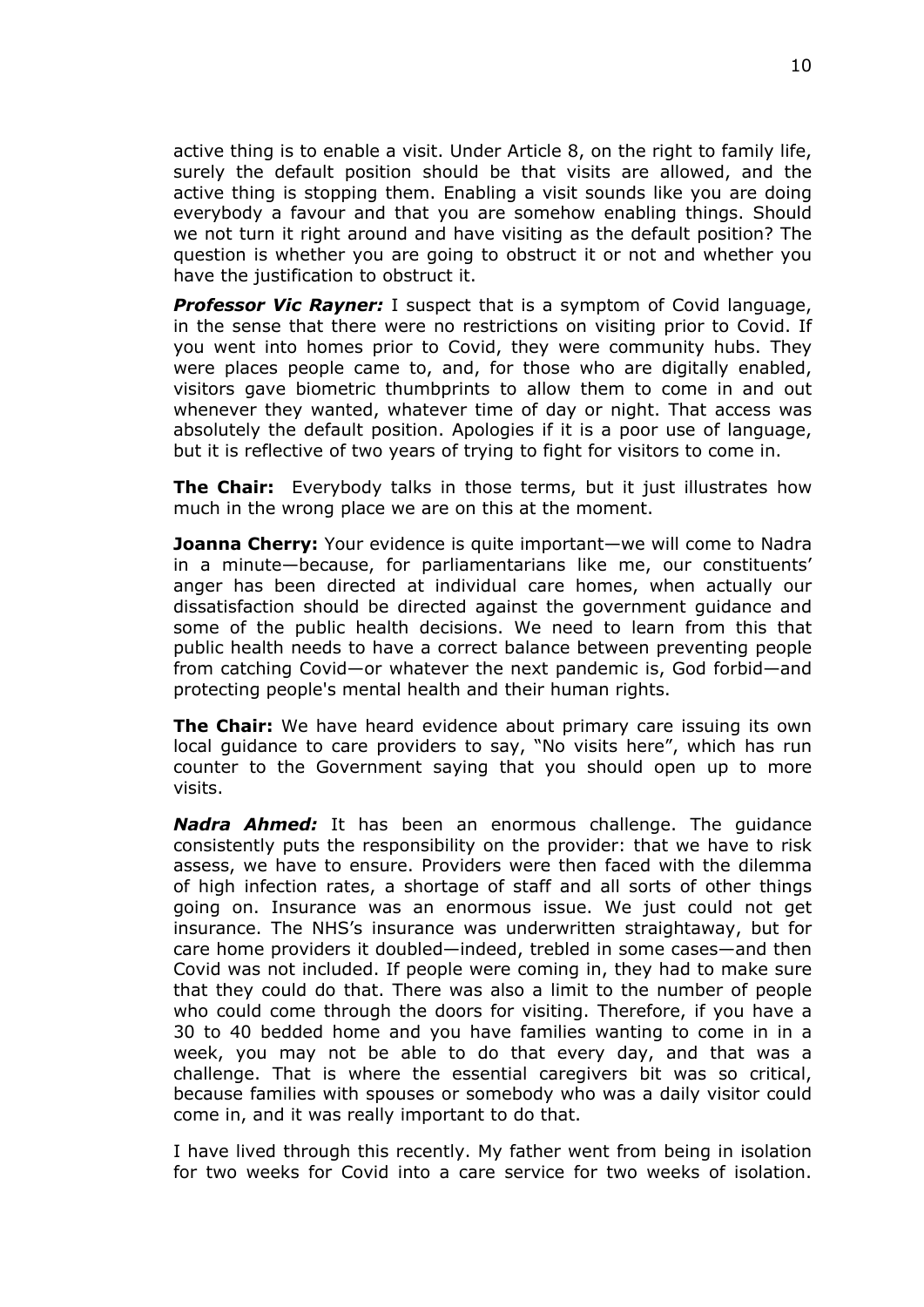That was four weeks of isolation for somebody with delirium caused by a drug that was given to him in the hospital. I lived the other side of it. If you have the right communications, the vast majority of relatives understand why that is happening, but it is very difficult. Early on in the pandemic, we asked for donations of mobile phones and iPads. We were given thousands, and we distributed them all the way out into the sector.

Providers were doing everything; they were buying them themselves to try to keep as much as they could. That goes back to the point that care homes actually operate at their very best when they are that open service, with families coming in and out, because it takes the pressure off staff as well. When you have visits going on, the staff can be getting on with something else. At this time, because the visiting was limited and the guidance was so challenging for us, the staff members who were in the building became everything—trying to keep people calm because they could not understand, especially people with dementia, why they had to look at somebody out of a window and why they could not come in. Trying to facilitate that was really challenging.

Many providers were investing in creating outside hubs, which were fine in the summer but not so good in the winter. Those were the challenges that we were facing. The vast majority of providers were doing that. Those that were not doing it were, in some cases, really concerned about staffing levels. We challenged members who said that they could not open, and it was primarily things like not being able to open in a certain week because they had four members of staff off sick with Covid and they could not cover the floor.

So there were reasons. Many of them were also worried about the risk to the relatives coming in because there was Covid in the home and how that might be covered. However, wherever possible, throughout the pandemic we worked really closely together at the CPA and pushed everything forward. We did everything possible. We made guidance understandable so that the providers could understand the guidance. Sometimes it came out on a Friday night at 8 pm, which caused us great distress, and would be implemented on the Monday. We were trying to make sure that the right was being met rather than not met.

Q42 **Florence Eshalomi:** Afternoon all. I am the Labour (Co-op) Member of Parliament for Vauxhall. Following on from my colleague's last question about the European Convention on Human Rights, you have both outlined some of the challenges that care providers faced. The convention on human rights also protects, through Article 8, the rights of the personal development and autonomy. That is very important, and many patients would have wanted to discuss that with their family members, but those same family members were not able to visit them. How do you provide this and ensure that patients and residents can express their personal autonomy to the greatest possible extent in the decisions about their care?

*Nadra Ahmed:* We have regular conversations with families and friends about the people we care for, but the first and foremost point of contact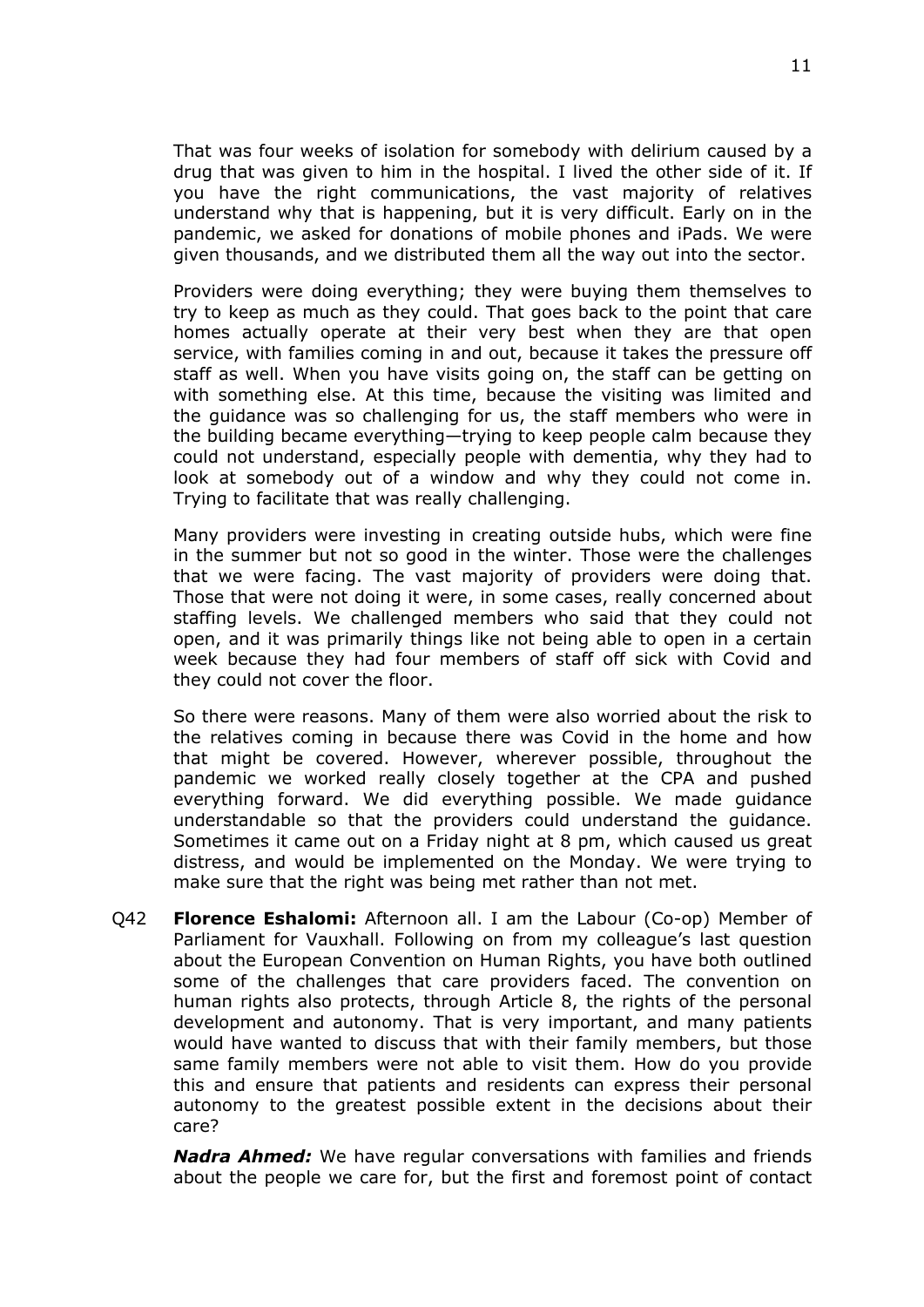for us will always be the person in our service and their wishes. It is interesting that people sometimes have the perception that somebody with dementia cannot let you know how they feel and what they like or do not like. That is not true. You can build up a picture about somebody's life from where they were before, and start to learn what they may or may not like. You can tell that as you get to know people. Therefore, they are your first port of call when you start looking at making sure that their wishes are met.

I will give you an example of a resident who came into my service who was a vegetarian and would never eat meat. She progressed in her dementia for several years, and four or five years later started to get very exercised about the fact that everybody else was having sausage, bacon and egg for their breakfast and challenged why she was not being given it. That is where you then have to refer to families, and decisions are made on that. In that case, the family member said, "Rather than get her so distressed about it, just give it to her". It was not our decision to make, but we knew that person from when they came into our service. It was very difficult for us, and the question then is how you create that.

The wishes of our residents are uppermost. There are services with 100 beds and there are services with four beds. It is about managing those systems so that you can make it very personalised as you go forward. Personalisation is nothing new. It was in social care when I started in my first care home. That was 40 years ago, which is a long time ago, and things have changed. It is part of what we do on a regular basis.

*Professor Vic Rayner:* I just want to add a bit about some of the advocacy work that goes on with people who do not have lots of friends and family. We know that there are a million or more people now over 65 who are ageing without children, and there is growing understanding and recognition in the care sector of the ways in which we need to support those individuals. Working with an organisation called Ageing Well Without Children, we produced toolkits and support for organisations to think about how they work with that cohort of people to ensure that their personal development and their autonomy are respected in the same way as those of others who have family and friends who can advocate and champion on their behalf are. There is an extra-special focus on people without children.

You talked about people wanting to have access to friends and family in order to make some of the critical life decisions. Although visiting was very difficult, organisations endeavoured to create lots of opportunities to enable people to have access to family and friends through technology in particular. One of the most difficult and frustrating things early on in the pandemic was families not knowing what was going on. We worked a lot with the Residents & Relatives Association to produce a protocol on communication, open transparency and engagement, and we tried to encourage its use.

Many care providers took up the very thing that we are using now hybrid meetings and using Zoom or Teams calls and so on—to encourage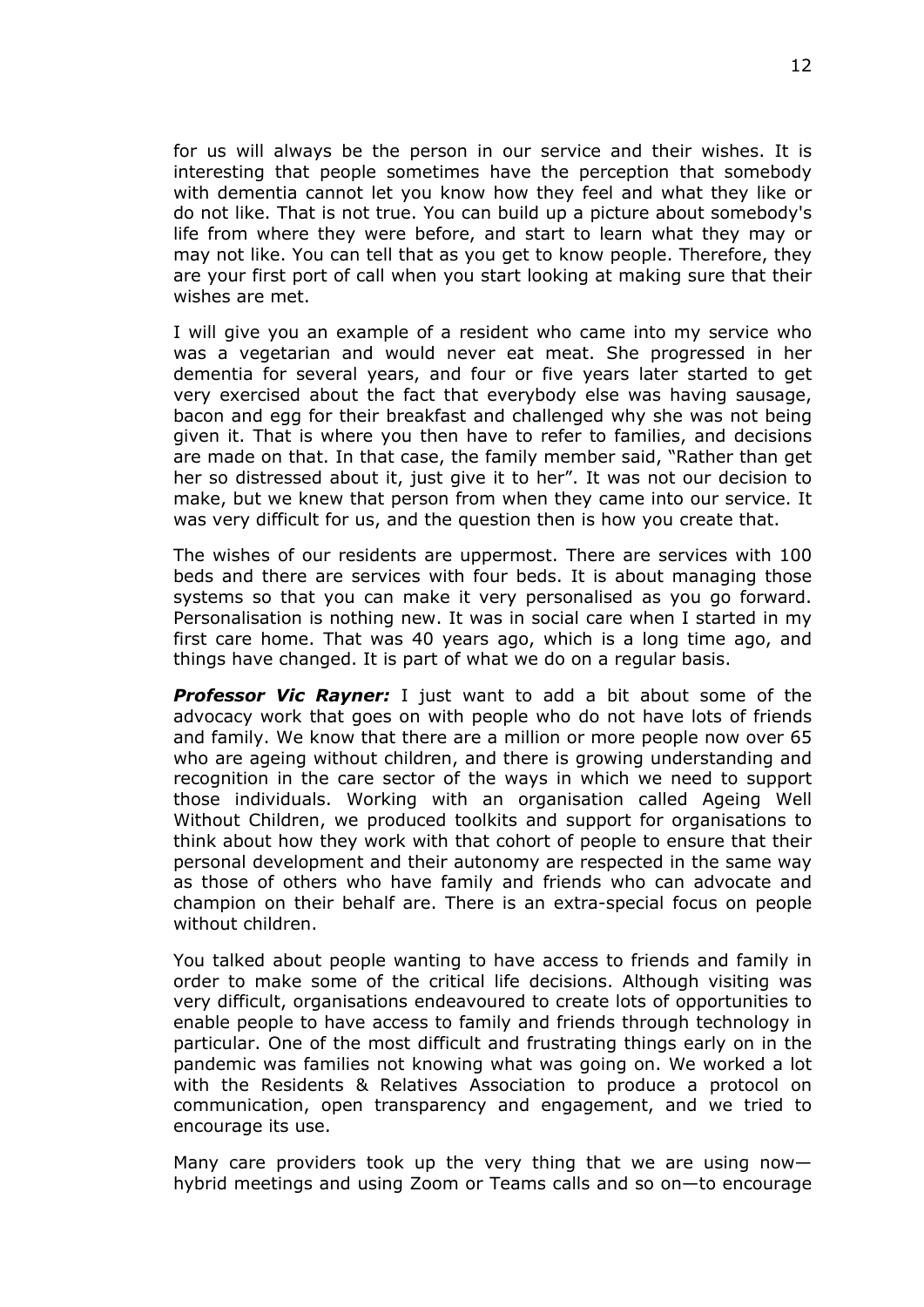family members to be able to ask those questions, whether it was as a group or for individuals. But it is incredibly hard, not just in the care system but in the health system. We have a system that is built on people having access to advocates who can help and support and be by their side. We know that is the right thing for people in care and health services, and we are keen to get back to that active position so that people can be there advocating, encouraging, supporting and enabling people to do all the things that they want to do. It is about enabling people to have the most independent and fulfilling life they can have.

**Florence Eshalomi:** There was still that protection for people who were able to exercise that autonomy and make those decisions about their care and personal development, and you still allowed them to do that.

*Nadra Ahmed:* It is their right to do it.

Q43 **Lord Dubs:** I am a Member of the House of Lords. Can I turn to the training of staff? We have received evidence about inadequate staff training in care settings and a lack of understanding of human rights protections on the part of care providers. How are human rights included in the professional qualifications available in social care, and how is continuing training and development made available?

**Professor Vic Rayner:** A lot of people who work in care do not have a professional qualification base. Social workers and allied health professionals and nurses who work in care have a professional regulatory environment that has a stronger ability to check people's human rights training through the qualification process. For the front-line care staff, there is the care certificate, which is the training for the people on the front line, and there are other qualifications throughout.

In relation to Sanchita's earlier point about the explicit focus on human rights needing to be an awful lot stronger in that training programme, it is embedded in much of the training that is available on mental capacity, on safeguarding, on the way you work with people, on how to deliver person centred care, but seeing yourself explicitly as a human rights worker was a really interesting way of reflecting on that. Again, there is an opportunity, in that one of the reform agenda pieces is developing a training and competence framework for care staff and the opportunity to think more strongly about how human rights could be identified and worked on more explicitly.

Everybody in care is also adapting to and working towards a regulatory framework, via the CQC, that has human rights embedded in it, but that training could be much stronger by being specific about the human rights elements. I know the committee has heard lots of evidence about the workforce shortages in the sector and the need to bring new people into the sector and to train new people. Having something very explicit about the human rights agenda as part of care work would be a very attractive proposition for people wanting to come into work, and if we are clear that people are delivering against a human rights agenda it will stimulate and interest people to work in this sector, which is absolutely what we need.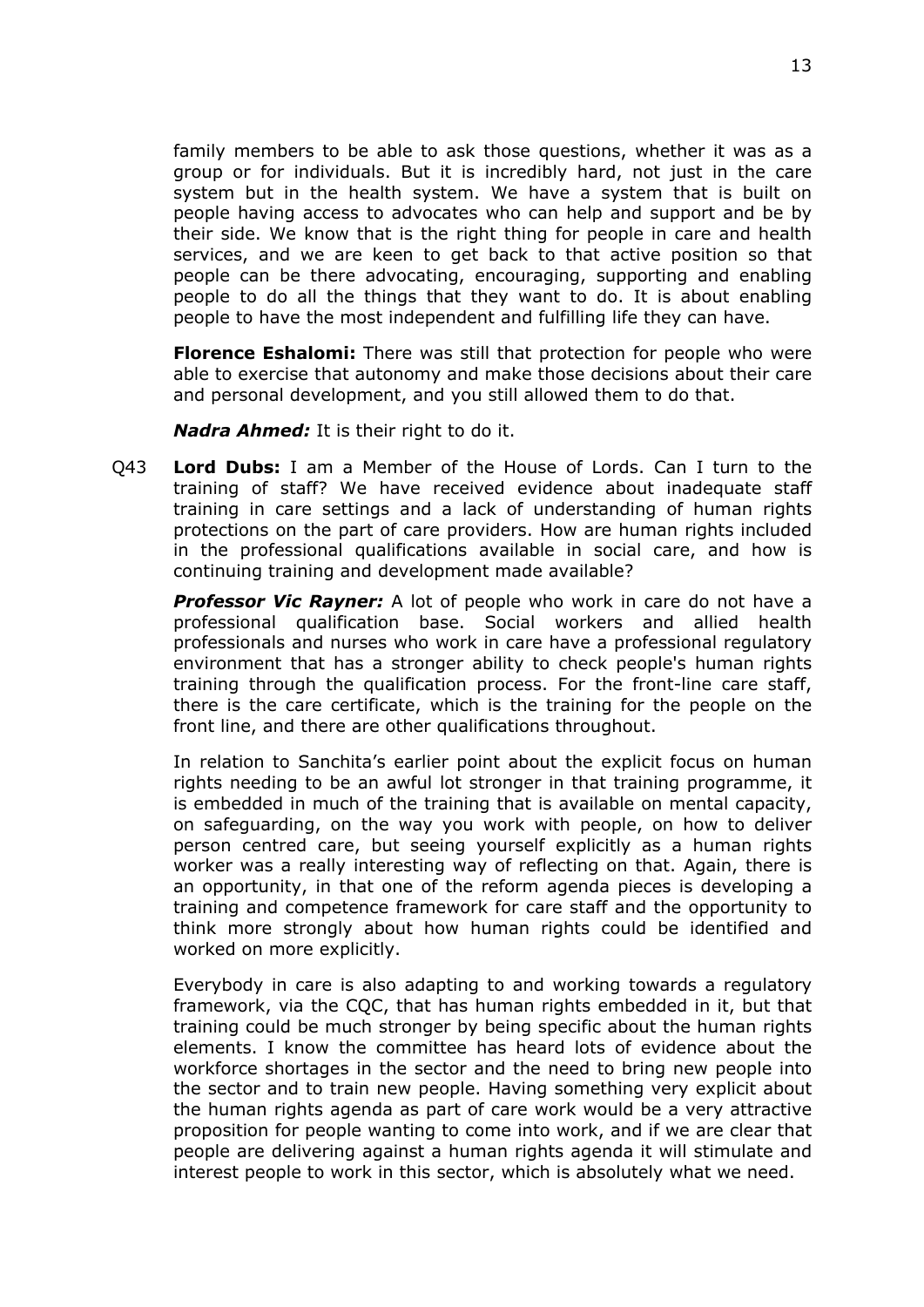Q44 **David Simmonds:** One of the issues that frequently arises is how matters can be resolved through a complaints process. Do all care users have access to effective complaints mechanisms where, for example, there is a guarantee of anonymity and freedom from retaliation? And if the CQC were to look into individual cases, could that improve the reach and effectiveness of complaints mechanisms?

*Nadra Ahmed:* I am not sure I heard the question properly.

*Professor Vic Rayner:* It was about complaints procedures and whether everybody using care has access to a complaints procedure.

**The Chair:** Also, whether they all have access to anonymity and freedom from retaliation, and whether the CQC should look into individual cases.

**Nadra Ahmed:** The CQC does look into individual cases. If it receives a complaint about a breach, it looks into the service where it is required to. That is what it is supposed to do. The fact that it is not visiting homes as much—. Am I missing the question here?

**The Chair:** You are highlighting an important ambiguity, which is the relationship with the CQC in terms of people telling it that something is a problem, and whether it sees that as an individual complaint which it does not deal with and therefore tells the complainer, "No, we do not deal with complaints", when in fact it should be a red flag for people to look into what lies behind the complaint.

*Professor Vic Rayner:* It is very interesting, and it is a discussion that we have had regularly with the CQC. The CQC has a very strong focus on people bringing complaints directly to it through its "Tell Us …" campaign; I cannot remember what the current Tell Us campaign is called. A big piece of work was done a number of years ago called Quality Matters, which looked at producing a unified complaints process, developed by Healthwatch in partnership with the CQC. There was a very strong focus on the complaints process going back to the provider first and then through bodies like the ombudsman and Healthwatch. Certainly, in the CQC evidence that I have read, it is clearly saying that it will not deal with individual complaints, but it is using them as part of the data awareness piece. It is going into its pool of data, which is enabling it to flag individual situations.

**The Chair:** Do you think that the CQC should deal with them, because we heard from Wayne and we have heard in evidence before that people wonder what the point of the CQC is if you tell it that something terrible is going wrong and it says, "Oh, we don't deal with individual complaints".

*Professor Vic Rayner:* In answer to the first question—does everybody have access to somewhere to make complaints?—all care providers would say that they do, in the sense that they have a complaints process because that is part of their inspection regime: to see whether they have a way in which people can make those complaints. People should always be able to access some independent complaints process. There is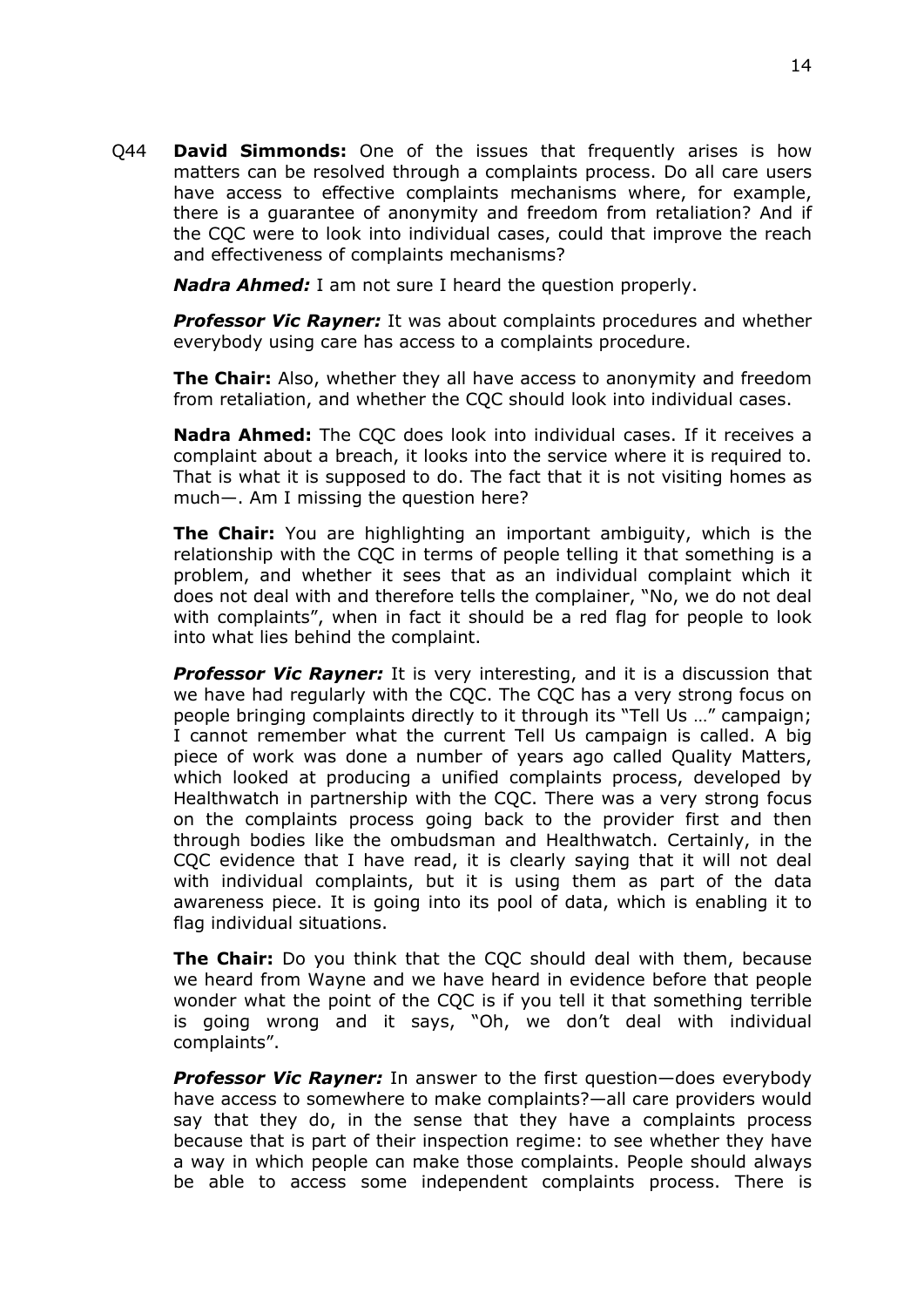Healthwatch, which is a very strong opportunity for people to do some of that, and there is also the ombudsman in relation to that. We need the regulator to be thinking about the CQC role and how it works with providers to support and develop greater improvements and practice. The question is whether it is the best body to look into people's individual complaints or whether that is a body that is set up and established as a person-centred process, such as Healthwatch.

**The Chair:** So the question is whether they are a watchdog or a partner. Certainly the evidence we have heard shows that there are plenty of partners in the field and that what is missing is a proper watchdog, so being able to deal with complaints might be a watchdog-ish kind of exercise.

*Nadra Ahmed:* I was going to say that it is quite difficult, because the role of the CQC is so beyond our comprehension sometimes.

**The Chair:** Ours too, Nadra.

*Nadra Ahmed:* At the outset of the pandemic, it was not on for us to be talking to it anyway, even if it was not about complaints, so it is very difficult to know. We get providers saying to us, "A CQC inspector rang up and vaguely asked us about something. It has obviously had a complaint, but it won't tell us anything". What it does when it receives a complaint is not mapped, and perhaps that is the strategic element that we need to understand.

*Professor Vic Rayner:* People need a loop back. They need to understand what has happened with their information.

**Joanna Cherry:** Nadra, that was a very interesting answer when you said that it was not on at the start of the pandemic. Do you mean that it was not coming into the homes, or do you mean that it just was not contactable?

*Nadra Ahmed:* I am on record as saying that it was not on. We did not hear much about anything from CQC that was supportive for the sector at a time when we really needed somebody to advocate for us, because providers were consistently contacting us.

**The Chair:** Surely the advocate is a complete opposite of a watchdog.

*Nadra Ahmed:* For example, we have providers that might have had an inspection two or three years ago and were not going to get any other inspections, but they may have got their act together. The importance of having a good inspection rating is that it has an impact on your insurance. If you have been told you need to improve something, you need to do that, and somebody then needs to come in and say, "Yes, you are now good". None of that was happening, because there were no visits coming into the care homes. There was a real role that we felt was a gap for us. We were being asked regulatory questions by providers that we were not able to get responses to. This is what I am saying; it was not